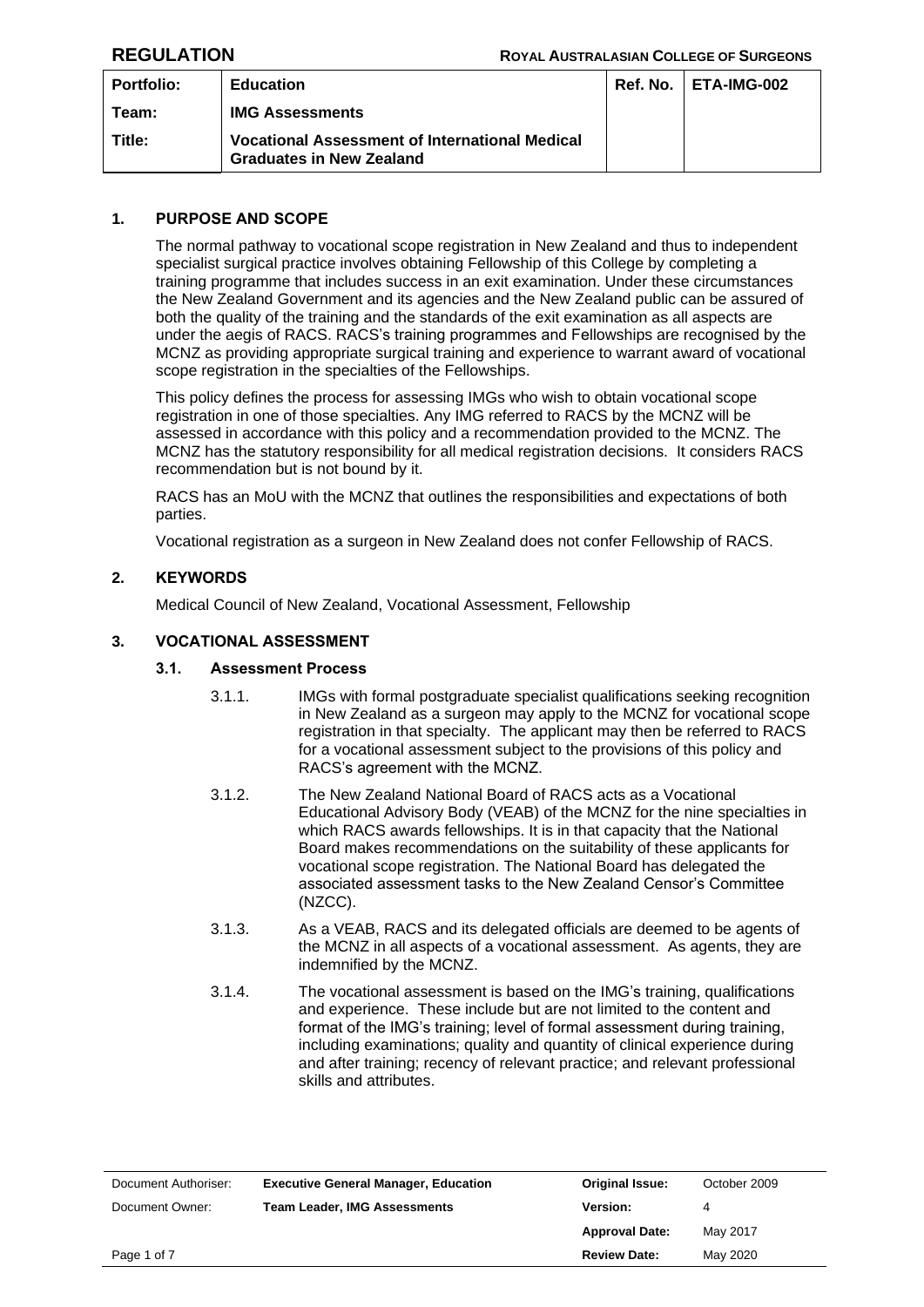| <b>Portfolio:</b> |                                                                                          | <b>Education</b>                                                                                                                                                                                                                                                                                                                                                                                                                                                                        |  | ETA-IMG-002 |  |
|-------------------|------------------------------------------------------------------------------------------|-----------------------------------------------------------------------------------------------------------------------------------------------------------------------------------------------------------------------------------------------------------------------------------------------------------------------------------------------------------------------------------------------------------------------------------------------------------------------------------------|--|-------------|--|
| Team:             |                                                                                          | <b>IMG Assessments</b>                                                                                                                                                                                                                                                                                                                                                                                                                                                                  |  |             |  |
| Title:            | <b>Vocational Assessment of International Medical</b><br><b>Graduates in New Zealand</b> |                                                                                                                                                                                                                                                                                                                                                                                                                                                                                         |  |             |  |
|                   | 3.1.5.                                                                                   | The standard for assessing a comparable training program and a<br>comparable exit examination are specified in individual policies applicable<br>to each specialty as listed in section 4.1 of this policy.                                                                                                                                                                                                                                                                             |  |             |  |
|                   | 3.1.6.                                                                                   | The documentation required to commence the vocational assessment will<br>be provided by the MCNZ. The vocational assessment may consist of a<br>document based preliminary assessment only, or a face to face interview<br>only, or a preliminary assessment followed by an interview, according to<br>the request(s) of the MCNZ.                                                                                                                                                      |  |             |  |
|                   | 3.1.7.                                                                                   | The vocational assessment activation date occurs when RACS receives all<br>required documentation. A document based (preliminary) assessment<br>should normally be completed within four weeks of the activation date. An<br>interview assessment should normally be completed within four months of<br>the activation date or, if an IMG has already had a preliminary<br>assessment, of the date RACS receives the request from the MCNZ to<br>proceed to an interview with that IMG. |  |             |  |
|                   | 3.1.8.                                                                                   | The vocational assessment will be focused on the standards outlined in<br>sections 3.3 to 3.5 to determine the IMG's comparability to a surgeon who<br>has trained in the relevant specialty programme of this College, as<br>accredited by the MCNZ.                                                                                                                                                                                                                                   |  |             |  |
|                   | 3.1.9.                                                                                   | Where requested, the preliminary assessment should be conducted by the<br>New Zealand specialty training Chair / New Zealand representative on the<br>relevant Specialty Board, or nominee, and the New Zealand Censor.                                                                                                                                                                                                                                                                 |  |             |  |
|                   | 3.1.10.                                                                                  | In some instances the MCNZ uses this preliminary assessment to grant<br>the IMG provisional vocational registration, thus enabling the IMG to begin<br>medical practice in New Zealand while awaiting the vocational registration<br>interview. In those instances, the MCNZ seeks approval from RACS of<br>that IMG's potential position and supervisor(s).                                                                                                                            |  |             |  |
|                   | 3.1.11.                                                                                  | An IMG may choose to proceed to an interview even if the preliminary<br>assessment indicates that it is unlikely s/he will be considered suitable for<br>either the MCNZ's supervision or assessment pathway to vocational<br>registration.                                                                                                                                                                                                                                             |  |             |  |
|                   | 3.1.12.                                                                                  | The assessment interview panel is convened as a subsection of the New<br>Zealand Censor's Committee (NZCC) and will consist of the following:                                                                                                                                                                                                                                                                                                                                           |  |             |  |
|                   |                                                                                          | The New Zealand Censor or nominee.<br>a.                                                                                                                                                                                                                                                                                                                                                                                                                                                |  |             |  |
|                   |                                                                                          | The Chair of the New Zealand specialty training Committee / NZ<br>b.<br>Representative on the Specialty Board or nominee in the specialty for<br>which the IMG is being assessed (this Fellow is usually the Chair of<br>the Interview Panel).                                                                                                                                                                                                                                          |  |             |  |
|                   |                                                                                          | A minimum of one, but preferably two, other Chairs of the New<br>c.<br>Zealand specialty training Committees / NZ Representatives on the<br>Specialty Board or nominee in specialties other than the one for<br>which the IMG is being assessed.                                                                                                                                                                                                                                        |  |             |  |
|                   |                                                                                          | RACS's New Zealand Manager or nominee.<br>d.                                                                                                                                                                                                                                                                                                                                                                                                                                            |  |             |  |
|                   | 3.1.13.                                                                                  | On completion of the interview, the panel will determine a recommendation<br>as outlined in section 3.2. This recommendation is subject to approval by<br>the Executive of the New Zealand National Board The approved                                                                                                                                                                                                                                                                  |  |             |  |

| Document Authoriser: | <b>Executive General Manager, Education</b> | <b>Original Issue:</b> | October 2009 |
|----------------------|---------------------------------------------|------------------------|--------------|
| Document Owner:      | <b>Team Leader, IMG Assessments</b>         | Version:               | 4            |
|                      |                                             | <b>Approval Date:</b>  | May 2017     |
| Page 2 of 7          |                                             | <b>Review Date:</b>    | May 2020     |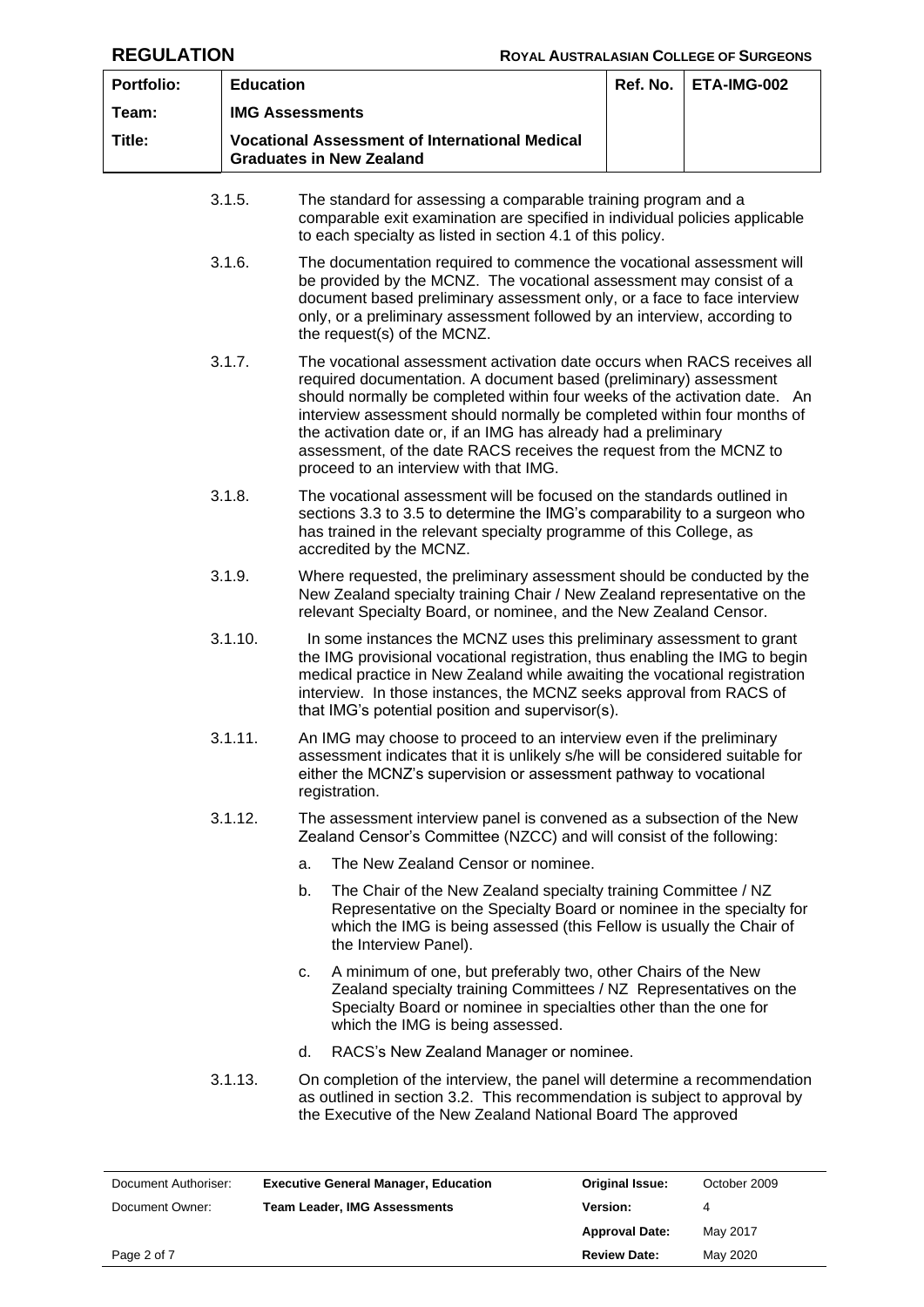| <b>Portfolio:</b> | <b>Education</b>                                                                         | <b>Ref. No.   ETA-IMG-002</b> |
|-------------------|------------------------------------------------------------------------------------------|-------------------------------|
| Team:             | <b>IMG Assessments</b>                                                                   |                               |
| Title:            | <b>Vocational Assessment of International Medical</b><br><b>Graduates in New Zealand</b> |                               |
|                   |                                                                                          |                               |

recommendation is communicated to the MCNZ and copied to the relevant Speciality Board and the IMG Assessment Department.

3.1.14. The MCNZ makes the vocational registration decision after consideration of RACS recommendation, but is not compelled to accept that recommendation. The MCNZ will communicate its decision to the IMG and at that time provides the IMG with a copy of RACS recommendation to the MCNZ.

## <span id="page-2-1"></span>**3.2. Recommendations**

- 3.2.1. The vocational registration assessment focuses on surgical qualifications, training and clinical experience and expertise to determine the degree of comparability to a surgeon who has trained in the relevant specialty programme of this College, as approved by the MCNZ.
- 3.2.2. For the purpose of the recommendation to the MCNZ, RACS will determine whether the IMG's qualifications, training and experience:
	- a. appear equivalent to those of a doctor registered within the same vocational scope of practice who holds the FRACS; or
	- b. appear as satisfactory as (i.e. nearly equivalent) to those of a doctor registered within the same vocational scope of practice who holds the FRACS); or
	- c. appear neither equivalent to nor as satisfactory as (i.e. nearly equivalent to) those of a doctor registered within the same vocational scope of practice who holds the FRACS; so the IMG requires further formal training in order to meet the required standard.

### <span id="page-2-0"></span>**3.3. Assessment Recommendation: Neither equivalent nor as satisfactory as**

- 3.3.1. An IMG will be deemed neither equivalent nor as satisfactory as if:
	- a. there is insufficient evidence of recency of specialist surgical practice in the relevant specialty; and/or
	- b. there is insufficient evidence of completion of a comparable specialist training program to RACS programs, including acquisition of the required competencies, skills and attributes.
- 3.3.2. Where an IMG is deemed to be neither equivalent nor as satisfactory as, RACS will recommend to the MCNZ that further formal training is required to meet the required standard.

## **3.4. Assessment Recommendation: As satisfactory as (i.e. nearly equivalent to**

- 3.4.1. An IMG will be deemed likely to be as satisfactory as (i.e. nearly equivalent to) if:
	- a. there is evidence of recency of surgical practice in the relevant specialty that appears similar in scope and responsibility to that of a New Zealand trained doctor vocationally registered in that specialty; and
	- b. there is evidence of completion of a specialist training program similar to RACS programs including the competencies, skills and attributes; or the depth and scope of surgical practice in the specialty since that

| Document Authoriser: | <b>Executive General Manager, Education</b> | <b>Original Issue:</b> | October 2009 |
|----------------------|---------------------------------------------|------------------------|--------------|
| Document Owner:      | <b>Team Leader, IMG Assessments</b>         | Version:               |              |
|                      |                                             | <b>Approval Date:</b>  | May 2017     |
| Page 3 of 7          |                                             | <b>Review Date:</b>    | May 2020     |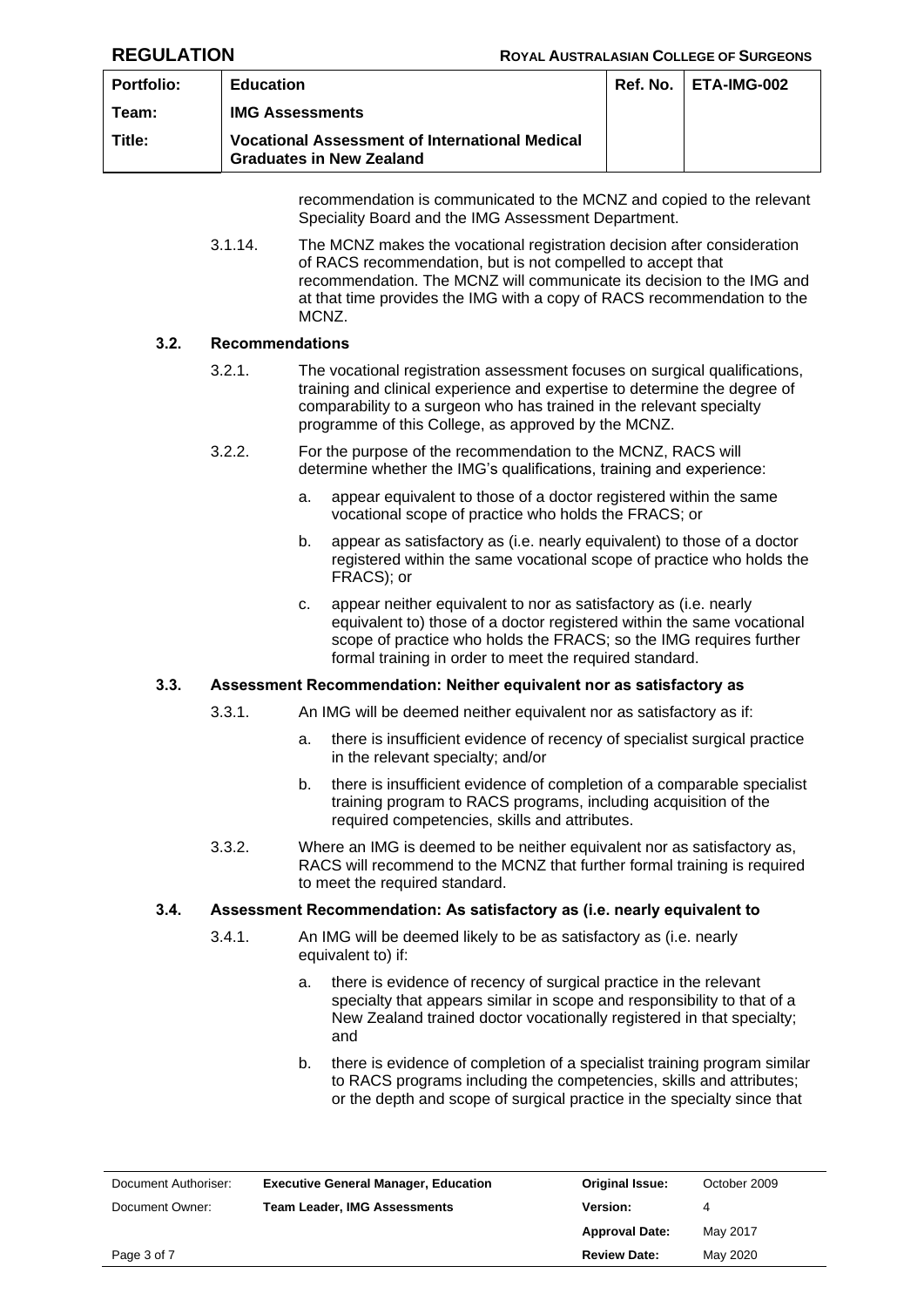| <b>Portfolio:</b> | <b>Education</b>                                                                                                                                                                                                                                                                                                                                                                                                                                                                                                           |                                                                                                                                                                                                                                                                                                                                                                                                                                                                     |                                                                                                                                                                                                                                                                                                                                                    | Ref. No. | ETA-IMG-002 |  |
|-------------------|----------------------------------------------------------------------------------------------------------------------------------------------------------------------------------------------------------------------------------------------------------------------------------------------------------------------------------------------------------------------------------------------------------------------------------------------------------------------------------------------------------------------------|---------------------------------------------------------------------------------------------------------------------------------------------------------------------------------------------------------------------------------------------------------------------------------------------------------------------------------------------------------------------------------------------------------------------------------------------------------------------|----------------------------------------------------------------------------------------------------------------------------------------------------------------------------------------------------------------------------------------------------------------------------------------------------------------------------------------------------|----------|-------------|--|
| Team:             |                                                                                                                                                                                                                                                                                                                                                                                                                                                                                                                            | <b>IMG Assessments</b>                                                                                                                                                                                                                                                                                                                                                                                                                                              |                                                                                                                                                                                                                                                                                                                                                    |          |             |  |
| Title:            |                                                                                                                                                                                                                                                                                                                                                                                                                                                                                                                            |                                                                                                                                                                                                                                                                                                                                                                                                                                                                     | <b>Vocational Assessment of International Medical</b><br><b>Graduates in New Zealand</b>                                                                                                                                                                                                                                                           |          |             |  |
|                   |                                                                                                                                                                                                                                                                                                                                                                                                                                                                                                                            |                                                                                                                                                                                                                                                                                                                                                                                                                                                                     | attainment of his/her surgical qualification is of a sufficiently high<br>standard and duration to counteract deficiencies in training and                                                                                                                                                                                                         |          |             |  |
| c.                |                                                                                                                                                                                                                                                                                                                                                                                                                                                                                                                            |                                                                                                                                                                                                                                                                                                                                                                                                                                                                     | the IMG has completed a comparable exit examination to RACS<br>Fellowship Examination; or the depth and scope of surgical practice<br>in the specialty since the attainment of their surgical qualification is<br>not of a sufficiently high standard and duration as to waive a need to<br>sit the Fellowship Examination.                        |          |             |  |
|                   | 3.4.2.                                                                                                                                                                                                                                                                                                                                                                                                                                                                                                                     |                                                                                                                                                                                                                                                                                                                                                                                                                                                                     | Where an IMG is recommended for this category, the MCNZ requires that<br>s/he undertakes a period of supervised clinical assessment of between 12<br>and 18 months. RACS can recommend details of this assessment to the<br>MCNZ and, in addition to the period of supervised clinical practice, this<br>may include one or more of the following: |          |             |  |
|                   |                                                                                                                                                                                                                                                                                                                                                                                                                                                                                                                            | a.                                                                                                                                                                                                                                                                                                                                                                                                                                                                  | satisfactory attendance at designated courses;                                                                                                                                                                                                                                                                                                     |          |             |  |
|                   |                                                                                                                                                                                                                                                                                                                                                                                                                                                                                                                            | b.                                                                                                                                                                                                                                                                                                                                                                                                                                                                  | satisfactory completion of learning activities (e.g. on-line case<br>studies);                                                                                                                                                                                                                                                                     |          |             |  |
|                   |                                                                                                                                                                                                                                                                                                                                                                                                                                                                                                                            | c.                                                                                                                                                                                                                                                                                                                                                                                                                                                                  | presenting for and passing the relevant specialty examination(s),<br>including the Fellowship examination;                                                                                                                                                                                                                                         |          |             |  |
|                   |                                                                                                                                                                                                                                                                                                                                                                                                                                                                                                                            | d.                                                                                                                                                                                                                                                                                                                                                                                                                                                                  | 360° evaluation (colleagues, patients and self);                                                                                                                                                                                                                                                                                                   |          |             |  |
|                   |                                                                                                                                                                                                                                                                                                                                                                                                                                                                                                                            | е.                                                                                                                                                                                                                                                                                                                                                                                                                                                                  | a MCNZ performance assessment;                                                                                                                                                                                                                                                                                                                     |          |             |  |
|                   |                                                                                                                                                                                                                                                                                                                                                                                                                                                                                                                            | f.                                                                                                                                                                                                                                                                                                                                                                                                                                                                  | formal audit of specified interventions / procedures;                                                                                                                                                                                                                                                                                              |          |             |  |
|                   |                                                                                                                                                                                                                                                                                                                                                                                                                                                                                                                            | g.                                                                                                                                                                                                                                                                                                                                                                                                                                                                  | other forms of assessment.                                                                                                                                                                                                                                                                                                                         |          |             |  |
|                   | 3.4.3.                                                                                                                                                                                                                                                                                                                                                                                                                                                                                                                     | While it is the responsibility of the IMG to locate a suitable position for the<br>required period of clinical assessment, this position and the supervisor(s)<br>must be approved by RACS and the MCNZ. Reports on the IMGs<br>progress must be provided at regular intervals by the supervisor(s) to both<br>RACS and to the MCNZ. The reports to RACS will be in the format<br>required by RACS; and a logbook of operative procedures will also be<br>required. |                                                                                                                                                                                                                                                                                                                                                    |          |             |  |
|                   | 3.4.4.                                                                                                                                                                                                                                                                                                                                                                                                                                                                                                                     | When the IMG has completed the period of clinical assessment and all<br>other assessment requirements to the satisfaction of the New Zealand<br>training Chair / NZ representative on the relevant specialty Board and the<br>New Zealand Censor, the National Board will recommend to the MCNZ<br>that s/he be included on the vocational register in the relevant vocational<br>scope of practice.                                                                |                                                                                                                                                                                                                                                                                                                                                    |          |             |  |
|                   | 3.4.5.<br>Where the IMG has not completed the specified requirements of the<br>Vocational Assessment, the National Board will advise the MCNZ of this<br>and recommend that the IMG not be included on the vocational register in<br>the relevant vocational scope of practice until either the assessment<br>requirements have been fulfilled or the IMG has undertaken further formal<br>training. Where further formal training is required, RACS will not approve a<br>position and supervisor for further assessment. |                                                                                                                                                                                                                                                                                                                                                                                                                                                                     |                                                                                                                                                                                                                                                                                                                                                    |          |             |  |
| 3.5.              |                                                                                                                                                                                                                                                                                                                                                                                                                                                                                                                            |                                                                                                                                                                                                                                                                                                                                                                                                                                                                     | <b>Assessment Recommendation: Equivalent</b>                                                                                                                                                                                                                                                                                                       |          |             |  |
|                   | 3.5.1.                                                                                                                                                                                                                                                                                                                                                                                                                                                                                                                     |                                                                                                                                                                                                                                                                                                                                                                                                                                                                     | An IMG will be deemed equivalent if:                                                                                                                                                                                                                                                                                                               |          |             |  |
|                   |                                                                                                                                                                                                                                                                                                                                                                                                                                                                                                                            | a.                                                                                                                                                                                                                                                                                                                                                                                                                                                                  | there is evidence of recency of surgical practice in the relevant<br>specialty that appears equivalent in scope and responsibility to that of                                                                                                                                                                                                      |          |             |  |

<span id="page-3-0"></span>

| Document Authoriser: | <b>Executive General Manager, Education</b> | <b>Original Issue:</b> | October 2009 |
|----------------------|---------------------------------------------|------------------------|--------------|
| Document Owner:      | <b>Team Leader, IMG Assessments</b>         | Version:               | 4            |
|                      |                                             | <b>Approval Date:</b>  | May 2017     |
| Page 4 of 7          |                                             | <b>Review Date:</b>    | May 2020     |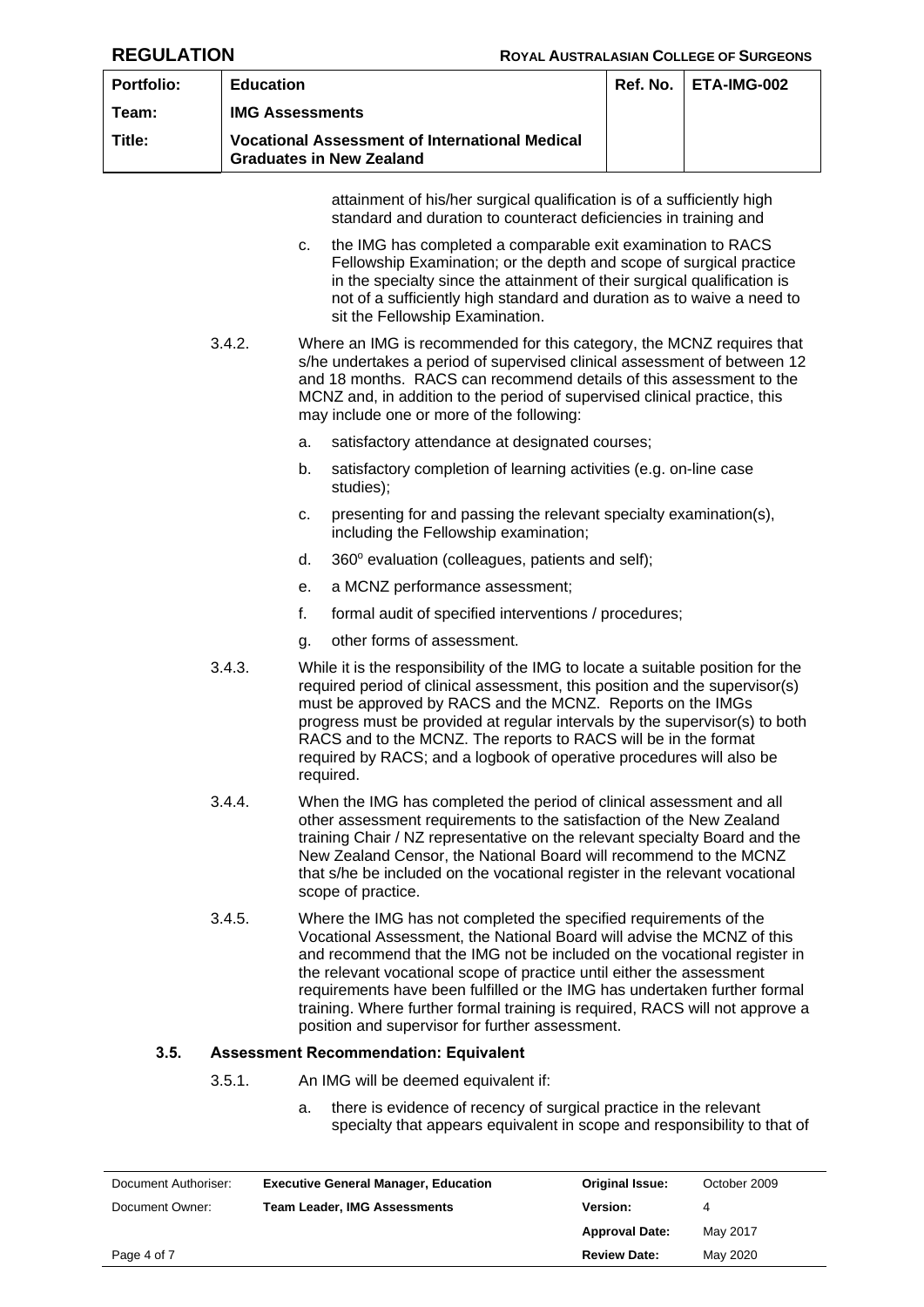| <b>Portfolio:</b> | <b>Education</b>                                                                         | $Ref. No.$ $ETA-IMG-002$ |
|-------------------|------------------------------------------------------------------------------------------|--------------------------|
| Team:             | <b>IMG Assessments</b>                                                                   |                          |
| Title:            | <b>Vocational Assessment of International Medical</b><br><b>Graduates in New Zealand</b> |                          |

a New Zealand trained doctor vocationally registered in that specialty; and

- b. there is evidence of completion of a specialist training program comparable to RACS programs including the competencies, skills and attributes or the depth and scope of surgical practice in the specialty since the attainment of their surgical qualification is of a sufficiently high standard and duration to counteract any deficiencies; and
- c. the IMG has completed a comparable exit examination to RACS Fellowship Examination or the depth and scope of surgical practice in the specialty since the attainment of their surgical qualification is of a sufficiently high standard and duration as to waive a need to sit the Fellowship Examination.
- 3.5.2. Where an IMG is recommended for this category, the MCNZ requires that e 6 - 12 months of supervised clinical practice is completed in order to acculturate to the New Zealand health environment.
- 3.5.3. While it is the responsibility of the IMG to locate a suitable position for the required period of clinical assessment, this position and the supervisor(s) must be approved by the MCNZ and reports on the IMGs progress must be provided at regular intervals by the supervisor(s) to the MCNZ.
- 3.5.4. If the supervisor's reports are satisfactory, the MCNZ will then include the IMG on the vocational register in the relevant vocational scope of practice.

## **3.6. Assessment Recommendation: Equivalent or as satisfactory as with Defined Scope**

- 3.6.1. The MCNZ is able to award vocational scope registration with the practitioner restricted to designated elements within a vocational scope.
- 3.6.2. When recommending that an IMG is either equivalent (Section [3.5](#page-3-0) above) or as satisfactory as (Section 3.4 above) the National Board may recommend that the IMG be considered for a defined scope within the relevant specialty. In such instances, the restrictions will be identified in the recommendation to the MCNZ.
- 3.6.3. A defined scope recommendation will occur only where the defined scope is considered valuable to the community.

## **3.7. Notification and Feedback**

RACS does not advise the IMG of its recommendation to the MCNZ. When the MCNZ notifies the IMG of its decision regarding the application for vocational registration a copy of RACS recommendation is also provided.

## **3.8. Validity of Recommendation Period**

<span id="page-4-0"></span>IMGs approved by the MCNZ for the vocational registration pathway are advised that they have 2 years from notification of the MCNZ decision on their application to commence their period of supervised / assessed clinical practice. 3.9 Subsequent Vocational Assessments

IMGs may be reassessed at the request of the MCNZ (e.g., because the validity period of the MCNZ decision has expired because of the submission of new data; or as a consequence of an appeal or complaint).

| Document Authoriser: | <b>Executive General Manager, Education</b> | <b>Original Issue:</b> | October 2009 |
|----------------------|---------------------------------------------|------------------------|--------------|
| Document Owner:      | <b>Team Leader, IMG Assessments</b>         | <b>Version:</b>        | 4            |
|                      |                                             | <b>Approval Date:</b>  | May 2017     |
| Page 5 of 7          |                                             | <b>Review Date:</b>    | May 2020     |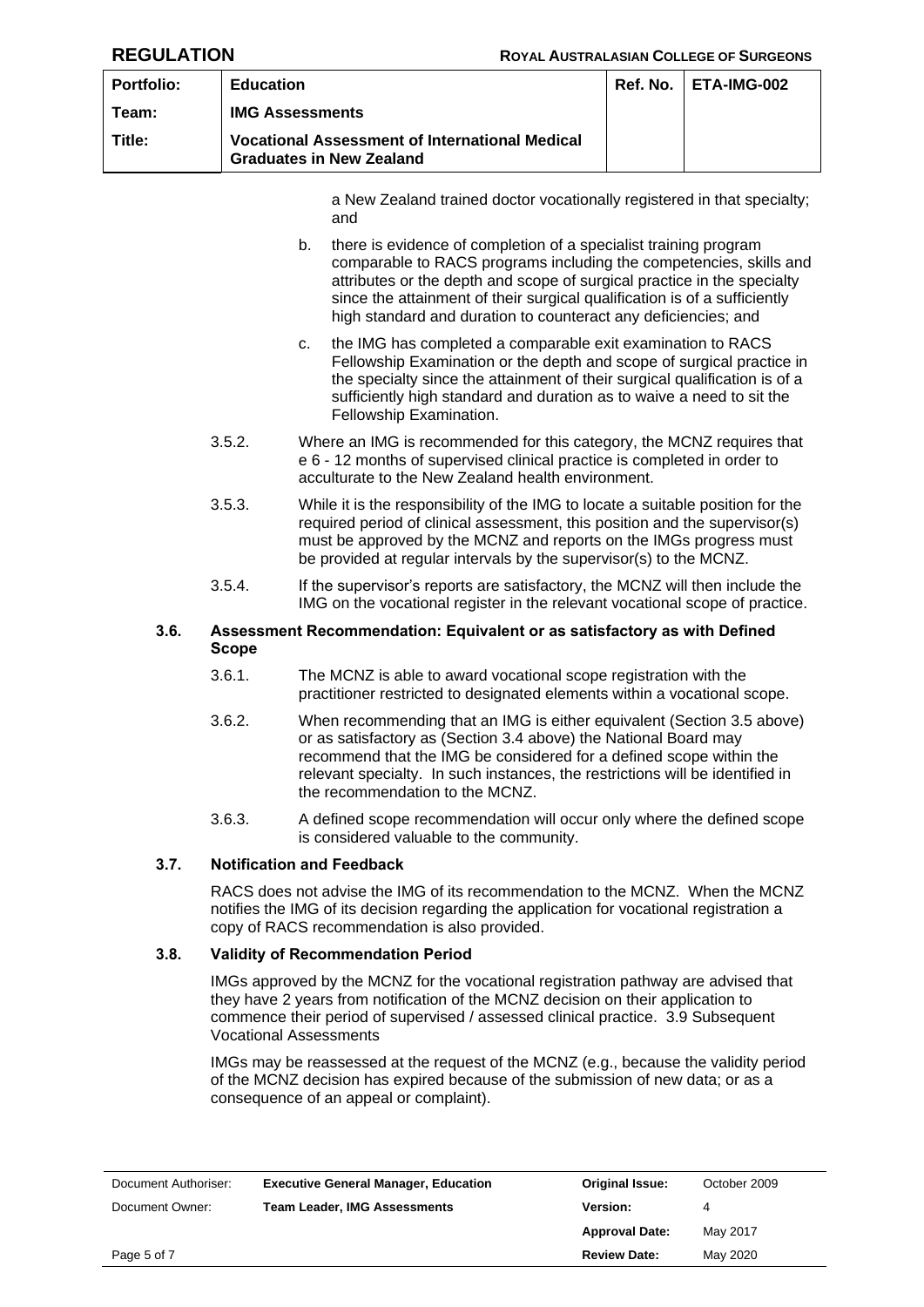| <b>Portfolio:</b> | <b>Education</b>                                                                         | <b>Ref. No.   ETA-IMG-002</b> |
|-------------------|------------------------------------------------------------------------------------------|-------------------------------|
| Team:             | <b>IMG Assessments</b>                                                                   |                               |
| Title:            | <b>Vocational Assessment of International Medical</b><br><b>Graduates in New Zealand</b> |                               |

## **3.9. Fees**

Vocational registration assessment fees are paid by the IMG to the MCNZ. RACS has a funding agreement with the MCNZ as outlined in its MoU with RACS.

## **3.10. Educational Support**

- 3.10.1. An IMG who has undergone a vocational assessment and who is recommended to present for the Fellowship Examination will have equal access to all mandatory educational requirements that are currently offered to RACS trainees preparing for the Fellowship Examination, at a fee.
- 3.10.2. An IMG who has undergone a vocational assessment and who is recommended to complete RACS courses or attend other RACS training activities will have access to these activities at a fee.
- 3.10.3. RACS cannot guarantee IMGs access to optional (i.e. non-mandatory) educational activities usually undertaken by trainees that are offered by specialty societies or other providers or for which there are limited places.

## **3.11. Appeal**

Decisions relating to vocational registration and vocational assessments, and reassessments under Section [0,](#page-4-0) are made by the MCNZ and appeals are conducted by the MCNZ in accordance with its policies.

### **3.12. Specialist Recognition in Australia**

- 3.12.1. An IMG who has vocational registration in New Zealand and who does not have a fellowship of the Royal Australasian College of Surgeons will have to apply to the Australian Medical Council for specialist recognition if they wish to practice in Australia. They will then be considered by RACS under RACS's Policy "Specialist Assessments of International Medical Graduates in Australia".
- 3.12.2. Alternatively, they can apply to RACS for Fellowship under the New Zealand Vocationally Registered Doctors Applying for Fellowship.

## **4. ASSOCIATED DOCUMENTS**

### **4.1. RACS Documents**

IMG Assessed with a Defined Scope of Practice Policy

Comparable Specialist Surgical Training and Exit Examination in Cardiothoracic Surgery Policy

Comparable Specialist Surgical Training and Exit Examination in General Surgery Policy

Comparable Specialist Surgical Training and Exit Examination in Neurosurgery Policy

Comparable Specialist Surgical Training and Exit Examination in Orthopaedic Surgery Policy

Comparable Specialist Surgical Training and Exit Examination in Otolaryngology Head and Neck Surgery Policy

Comparable Specialist Surgical Training and Exit Examination in Paediatric Surgery Policy

Comparable Specialist Surgical Training and Exit Examination in Plastic and Reconstructive Surgery Policy

Comparable Specialist Surgical Training and Exit Examination in Urology Policy

| Document Authoriser: | <b>Executive General Manager, Education</b> | <b>Original Issue:</b> | October 2009 |
|----------------------|---------------------------------------------|------------------------|--------------|
| Document Owner:      | <b>Team Leader, IMG Assessments</b>         | Version:               | 4            |
|                      |                                             | <b>Approval Date:</b>  | May 2017     |
| Page 6 of 7          |                                             | <b>Review Date:</b>    | May 2020     |